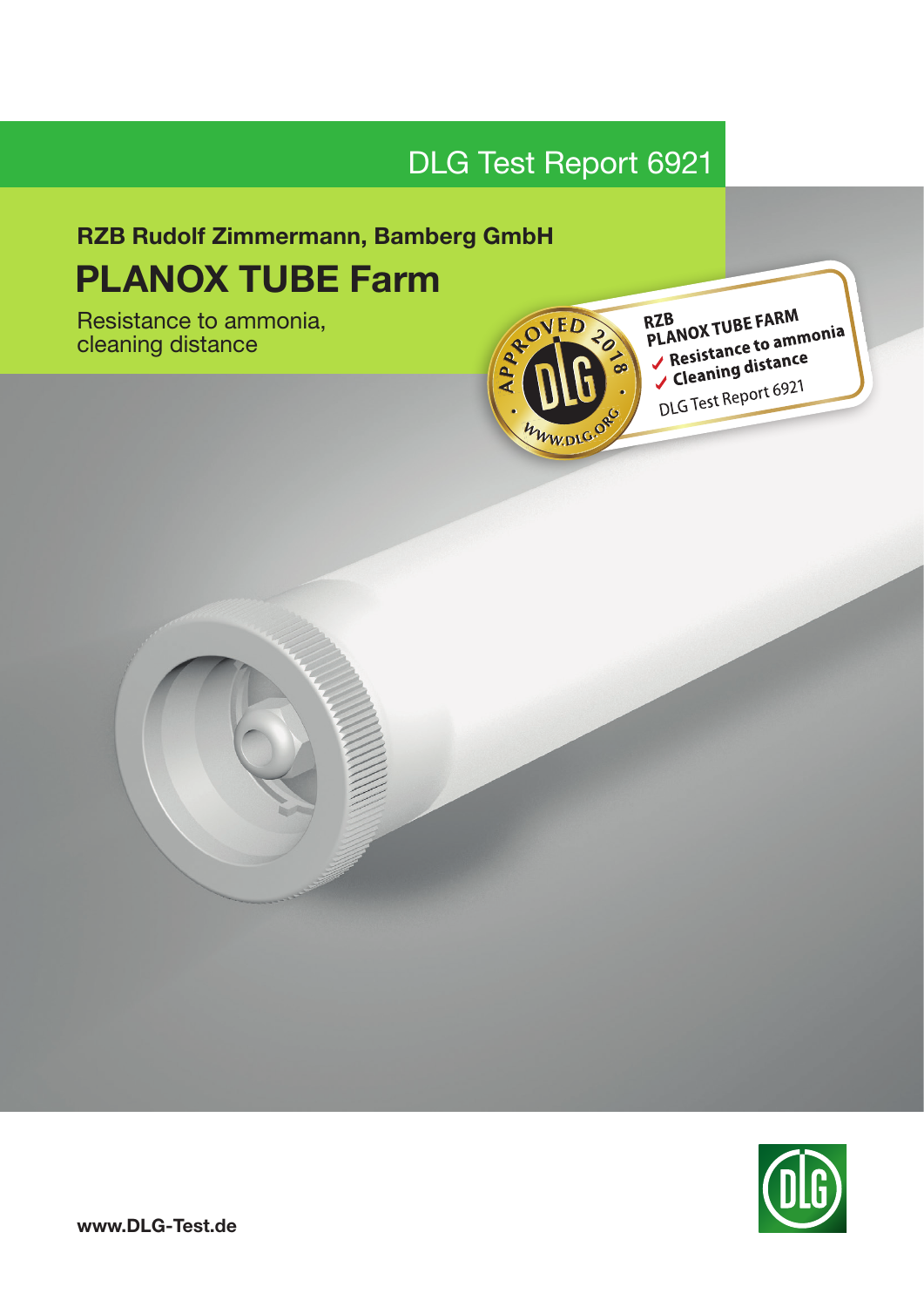## **Overview**

A test mark ..DLG-APPROVED for individual criteria" is awarded for agricultural products which have successfully fulfilled a scope-reduced usability testing conducted by DLG according to independent and recognized evaluation criteria. The test is intended to highlight particular innovations and key criteria of the test object. The test may contain criteria from the DLG test scope for overall tests, or focus on other value-



**PLANOX TUBE FARM**  $\checkmark$  Resistance to ammonia ✔ Cleaning distance DLG Test Report 6921

determining characteristics and properties of the test subject. The minimum requirements, test conditions and procedures as well as the evaluation bases of the test results will be specified in consultation with an expert group of DLG. They correspond to the recognized rules of technology, as well as scientific and agricultural knowledge and requirements. The successful testing is concluded with the publication of a test report, as well as the awarding of the test mark which is valid for five years from the date of awarding.

The ammonia resistance test was performed as a laboratory test according to the patented DLG test standard. This test is intended to determine the suitability of equipment for animal living areas to withstand the impacts of animal environments. The cleaning distance test assesses the suitability for cleaning animal living areas. Other criteria were not tested. As of 2017 the luminaires will be operated in the test chamber both passively (without power supply) as well as actively according to a determined test program.

## Assessment – Brief Summary

The LED light "PLANOX TUBE Farm" has successfully completed the DLG test for ammonia resistance and cleaning distance.

According to this result, it can be assumed that these luminaires are resistant to the typical environmental conditions of animal living areas and that no accelerated reduction of the product lifetime will occur.

In addition, the LED light "PLANOX TUBE Farm" has operated actively in the chamber for the entirety of the test. No product damage was observed here.

Furthermore, the cleaning distance is regarded as suitable for the cleaning of animal houses.

#### *Table 1: Overview of results*

| <b>Test result</b>                                    | Evaluation* |
|-------------------------------------------------------|-------------|
| Resistance to ammonia of the luminaire housing        |             |
| resistant                                             |             |
| <b>Cleaning distance</b>                              |             |
| Minimum distance with flat spray nozzel: 5 cm         | $+ +$       |
| Ingress of water into the housing without damages: No |             |

#### Evaluation scheme

| <b>Test result</b>                                | Evaluation* |
|---------------------------------------------------|-------------|
| Resistance to ammonia                             |             |
| resistant                                         | $^{+}$      |
| partly resistant                                  | ◯           |
| non-resistant                                     |             |
| Ingress of water into the housing without damages |             |
| no/yes                                            | $+/-$       |
| <b>Cleaning distance</b>                          |             |
| 5 cm                                              | $+ +$       |
| $10 \text{ cm}$                                   | $^{+}$      |
| $15 \text{ cm}$                                   | $\Omega$    |
| $20 \text{ cm}$                                   |             |
| $25 \text{ cm}$                                   |             |

Evaluation range:  $+ + / + / \circ / - / - -$  ( $\circ$  = standard, n.a. = not evaluated)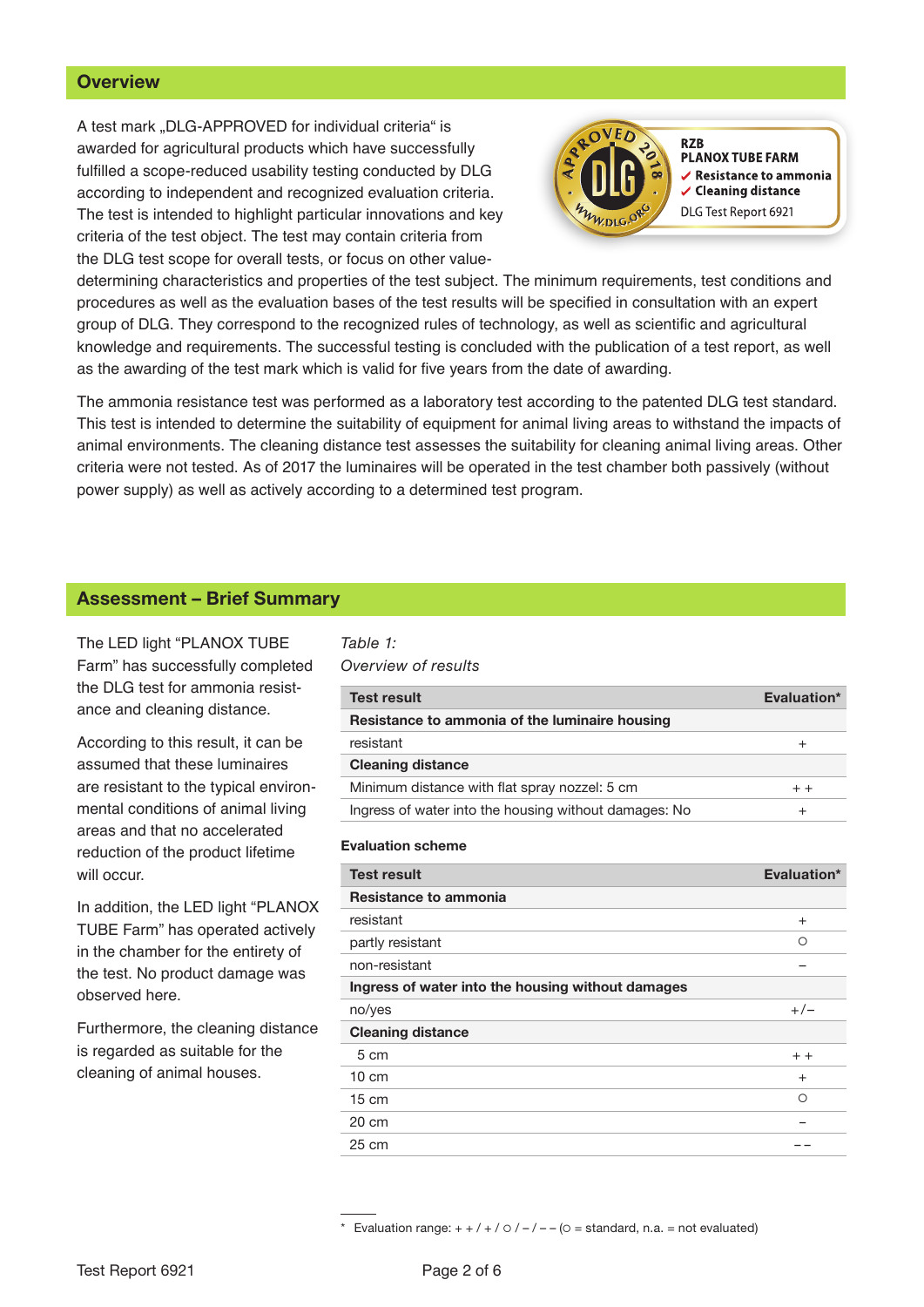## The Product

### Manufacturer and applicant

RZB Rudolf Zimmermann, Bamberg GmbH Rheinstraße 16 96052 Bamberg Deutschland

Product: LED light "PLANOX TUBE Farm"

Contact: Phone +49 (0)951 7909-0 Fax +49 (0)951 7909-198 info@rzb-leuchten.de www.rzb.de

#### Description and technical data

The tested LED light "PLANOX TUBE Farm" is suitable for any usage in animal housing surroundings. The "PLANOX TUBE Farm" is also suitable for use in areas where an increased amount of ammonia and dust needs to be expected. Depending on the application, both borosilicate glass (special model) and PMMA are available as housing or diffuser material.

#### *Table 2:*

#### *Technical data (according to manufacturer)*

|                                  | <b>PLANOX TUBE Farm</b>                |              |                |              |
|----------------------------------|----------------------------------------|--------------|----------------|--------------|
|                                  | 601066.002.5                           | 601067.002.5 | 601068.002.5   | 601069.002.5 |
| <b>Electrical connection</b>     |                                        |              |                |              |
| Voltage                          | 220-240 V                              |              |                |              |
| Frequency                        | 50-60 Hz                               |              |                |              |
| Performance                      | 23 W                                   | 33 W         | 45 W           | 55 W         |
| <b>Dimension and weight</b>      |                                        |              |                |              |
| Length                           | 685 mm                                 | 965 mm       | 1,245 mm       | 1,530 mm     |
| Diameter                         | 78 mm                                  |              |                |              |
| Weight                           | ca. 1.4 kg                             | ca. 2.0 kg   | ca. 2.3 kg     | ca. 2.7 kg   |
| <b>Additional technical data</b> |                                        |              |                |              |
| Number of LED modules            | 2                                      | 3            | $\overline{4}$ | 5            |
| Housing material                 | diffuser: PMMA, side panels: polyamide |              |                |              |
| Colour temperature               | 4,000 K                                |              |                |              |
| Dimmable                         | optional via DALI                      |              |                |              |
| Light angle                      | ca. 120°                               |              |                |              |
| Light yield                      | ca. 126 lm/W                           | ca. 133 lm/W | ca. 131 lm/W   | ca. 135 lm/W |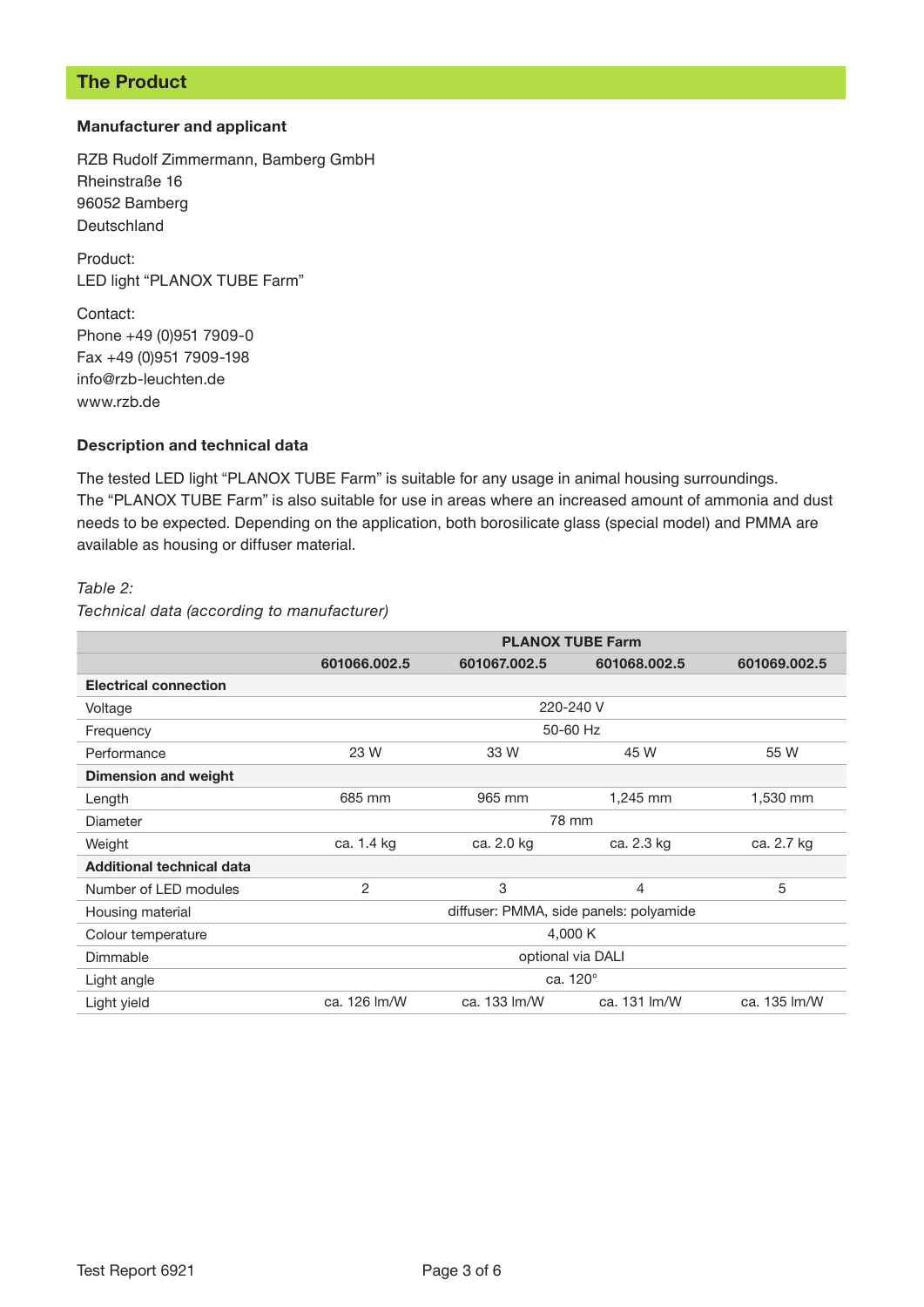## The Method

#### Resistance to ammonia

The ammonia resistance of the LED light "PLANOX TUBE Farm" was determined by a laboratory test with two luminaires according to the patented DLG test standard for agricultural use. The laboratory test is designed to replicate the conditions of a usage period of about 10 years exposure to animal living areas.

The test was carried out in a climate chamber under the following climate conditions:

| Test duration         | 1500 h  |
|-----------------------|---------|
| Air temperature       | 70 °C   |
| Relative humidity     | 70 %    |
| Ammonia concentration | 750 ppm |

For assessing the ammonia resistance, each luminaire was examined visually, gravimetrically and the plastic parts additionally through measurement of the hardness (Shore D) before and after the climate testing. Since 2017, luminaires have additionally been following a cycle of operation predefined by DLG (3 hours on, 1 hour off) in order to eveluate any thermal impacts caused by switch-on and -off procedures during ammonia fumigation.

In order to avoid overheating  $(> 70 °C)$ , the luminaires could be operated at a reduced power level during the testing period.

### Cleaning distance

During test bench examinations of the mechanical resistance to high-pressure cleaners, the minimum cleaning distance was determined.

The minimum cleaning distance is defined as the distance between nozzle and surface when no damages can be observed at the housing surface.

The test was conducted under the conditions presented in table 3.

#### *Table 3:*

*Test conditions cleaning distance*

| Line pressure          | $~150$ bar                             |
|------------------------|----------------------------------------|
| Water                  | cold, approx. 1,000 l/h, no detergents |
| Nozzle type            | Flat spray nozzle, 25°                 |
| <b>Exposition time</b> | minute                                 |
| Distance               | 250 mm, 200 mm, 150 mm, 100 mm, 50 mm  |
| Ambient temperature    | $10^{\circ}$ C                         |

For all test procedures, the LED light "PLANOX TUBE Farm" with PMMA housing material in length of 685 mm and 1,530 mm has been used. After the tests, the luminaires underwent visual examination to a reference sample that was identical in construction.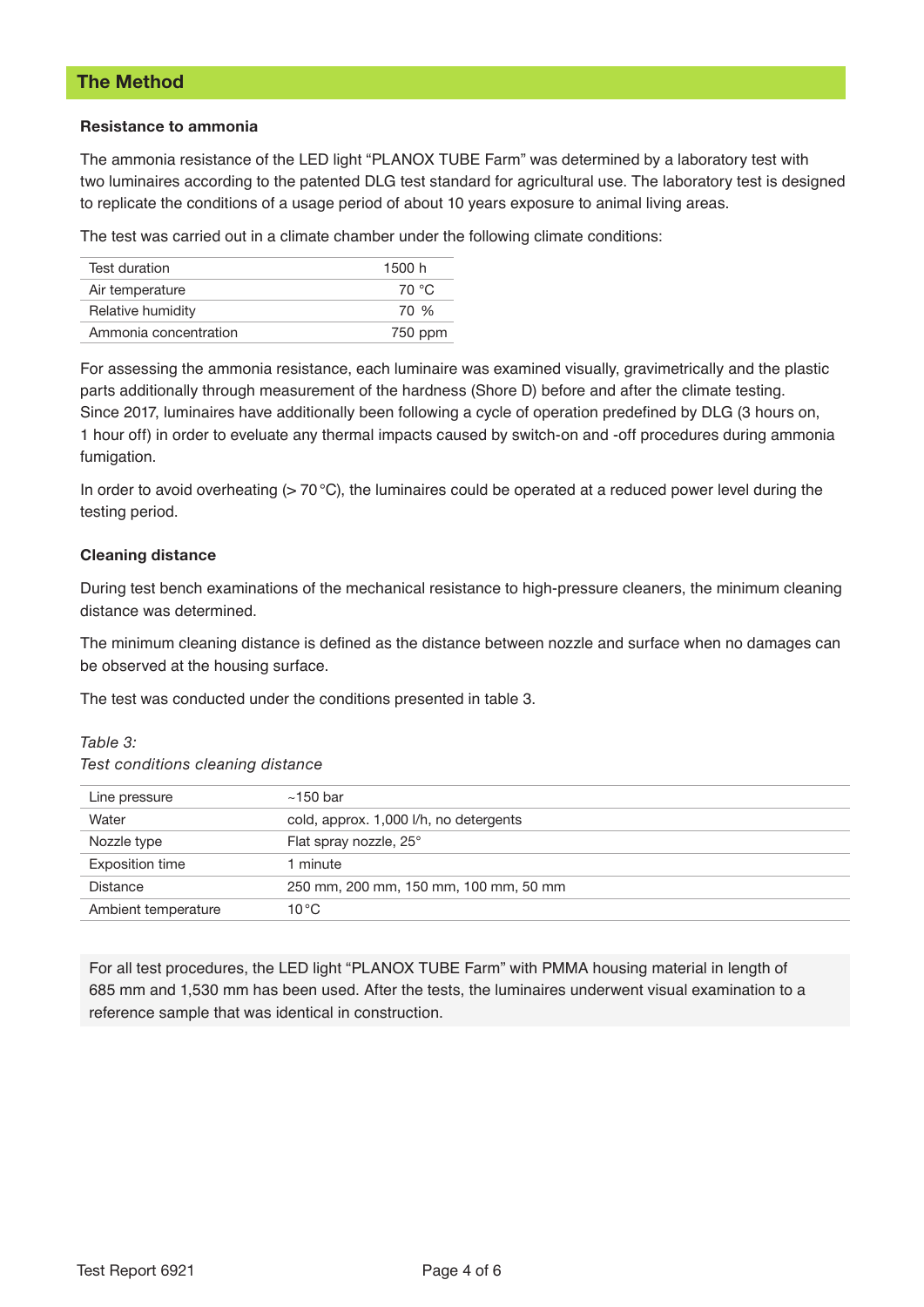#### Resistance to ammonia

#### *Visual test*

The comparative visual examination after the ammonia exposure has shown minor discolorations at the luminaire housing and LED battens. However, no negative impact on the luminaire performance needs to be expected.

During the test, the tube light appeared to be sufficiently gas-tight. Nevertheless it cannot be ruled out, that a limited ammount of ammonium compounds could enter the luminaire housing. Again, no negative impact on the luminaire performance needs to be expected.

The defects are rated as insignificant. The examination of the manufacturer's mounting parts didn't also show any defects.

#### *Gravimetric test*

Weight comparisions before and after the ammonia fumigation have not shown any measurable increases or decreases in weight.

#### *Hardness test*

During the hardness test (Shore D) no measurable changes were observed. All determined changes were within the measurement incertainty.

Based on the results of these tested parameters, the luminaire is evaluated as resistant to ammonia.

#### Cleaning distance

Even at a cleaning distance of only 50 mm, no damages to the luminaire could be observed. At no time a water ingress into the luminaires was noticed.

In order to avoid damage to the luminaires during cleaning reliably, according to the manufacturer's specifications a minimum cleaning distance of 10 cm should always be ensured.

#### *Functional test*

No defects were observed. All luminaires worked after the conducted tests.

### Summary

The results show that the LED light "PLANOX TUBE Farm" fulfills the testing requirements for ammonia resistance and cleaning distance (evaluation " $\circ$ " or better) and thus receives the test mark DLG-Approved. It can be expected that the luminaire is resistant to ammonical air in animal living areas and that no accelerated reduction of the product lifetime occurs.

A cleaning distance at 5 cm is possible for that type of luminaire. It is rated to hold a distance of at least 10 cm.

The LED light "PLANOX TUBE Farm" was operated both passively and actively during the ammonia fumigation in the test chamber and passed both tests successfully.

Other critera have not been assessed.